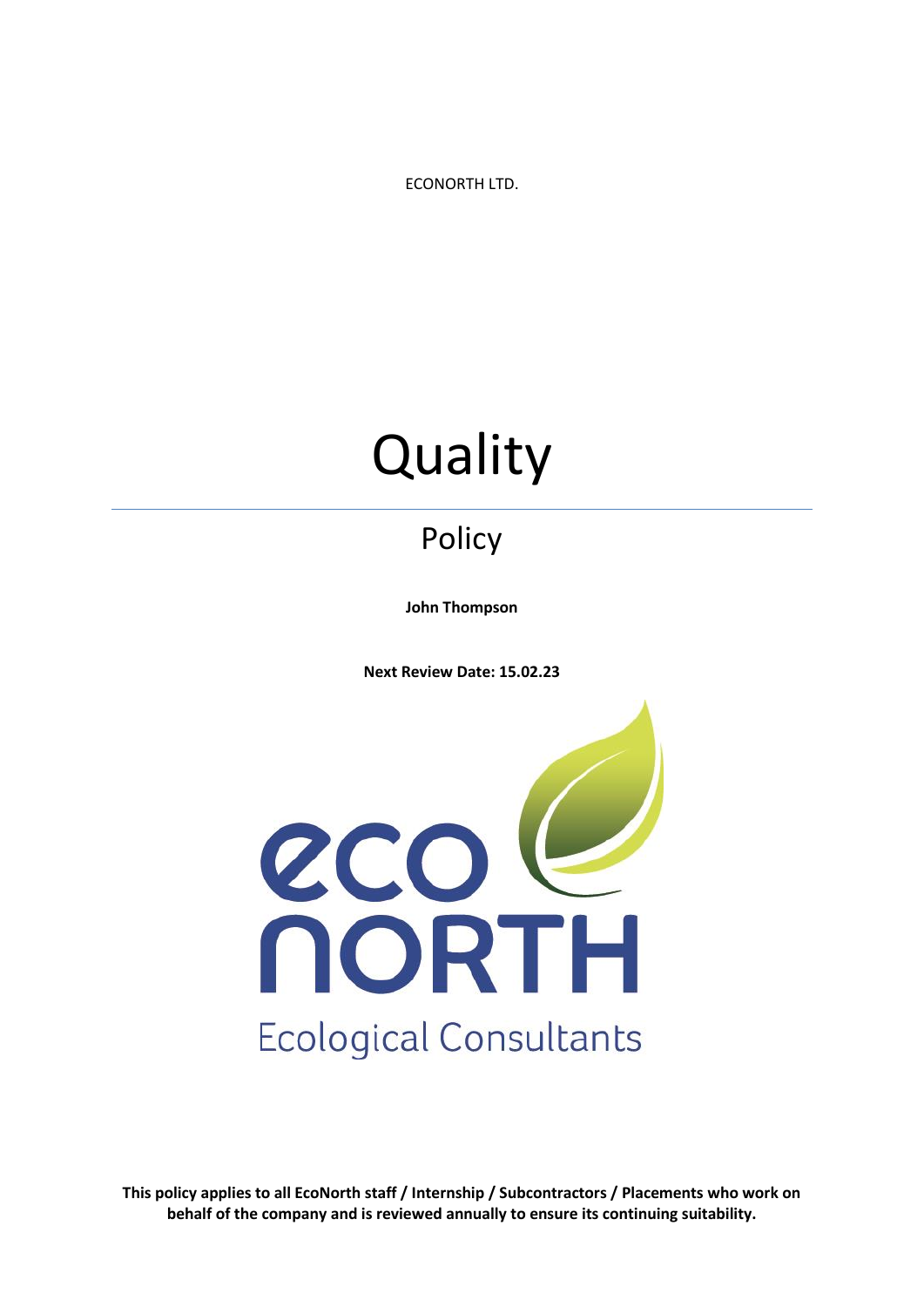| <b>Quality Policy</b> | Doc Ref: | QP       |
|-----------------------|----------|----------|
|                       | lssued:  | 17.02.22 |
| EcoNorth Ltd          | Version: | 10.0     |
|                       | Page:    | $2$ of 6 |
|                       |          |          |

### **Quality Policy**

#### **1. Introduction**

EcoNorth is a professional consultancy that provides a complete ecological service for development and infrastructure projects across the UK and Ireland. Services include protected species surveys, licencing and mitigation, all ecological assessment, land management, Clerk of Works and GIS mapping.

EcoNorth is committed to ensuring that our customers are completely satisfied with the services we provide and are keen to engage with us again in the future.

We are committed to complying with client requirements, best professional practice and applicable statutory and regulatory obligations in all that we do.

We operate a Quality Management System which is in accordance with the requirements of the internationally recognised ISO 9001:2015.

EcoNorth strives for continual improvement in the performance of our systems and processes in order to achieve excellence in service provision and customer satisfaction.

#### **2. Definitions**

"EcoNorth" or "we" or "us" or "our" means "EcoNorth Ltd".

"Quality" is the standard of something measured against other things of a similar nature - good quality means fit for purpose and meets customers' requirements.

"Quality management system" is a set of policies, processes and procedures used by an organisation to ensure it can successfully complete its tasks in order to achieve its objectives.

"Customer satisfaction" is a measurement that determines how happy customers are with a company's products, services and capabilities. Customer satisfaction information can help a company determine how to best improve or change its products and services.

"Quality assurance" is the part of quality management focused on providing confidence that an organisation's quality requirements will be fulfilled, internally to management and externally to customers, government agencies, regulators, certification bodies and third parties.

#### **3. Achieving excellence in service provision and customer satisfaction**

EcoNorth is committed to delivering high quality services that meet our customers' needs and expectations and facilitate opportunities to enhance customer satisfaction. This is achieved in a number of ways.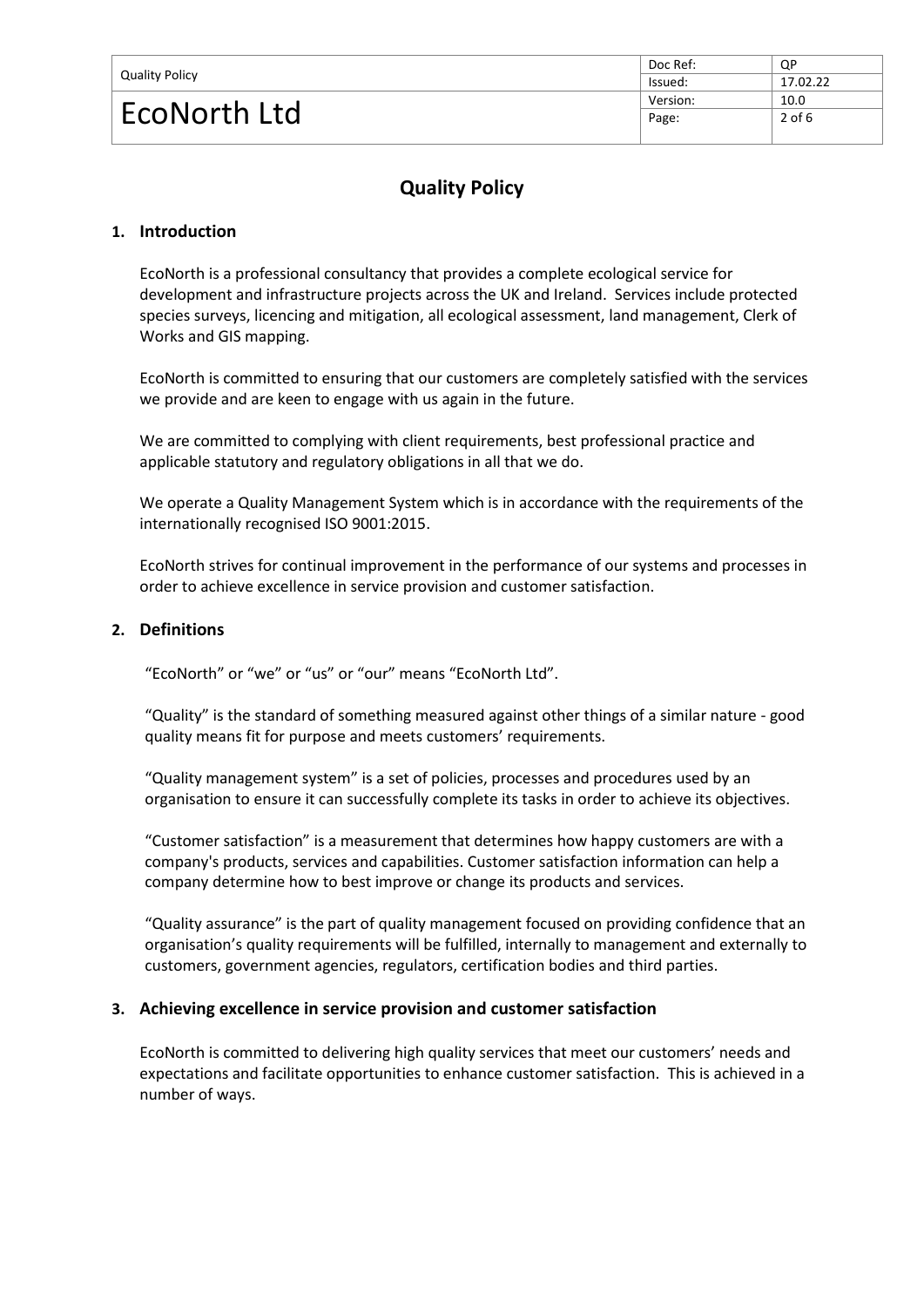| <b>Quality Policy</b> | Doc Ref: | QP       |
|-----------------------|----------|----------|
|                       | Issued:  | 17.02.22 |
| EcoNorth Ltd          | Version: | 10.0     |
|                       | Page:    | $3$ of 6 |
|                       |          |          |

#### **3.1 Suitably experienced and qualified staff**

The competence of our team of employees and associates is central to providing an excellent service and we carefully match expert resources to projects.

Our projects team has over 80 years of professional survey experience of UK and Irish species. We provide continual opportunities for development for all employees including professional memberships. All EcoNorth's operational ecology and arboriculture employees:

- Have a Bachelors degree or equivalent in a relevant ecological or environmental topic.
- Have, or are working towards, membership of the Chartered Institute of Ecology and Environmental Management, Association of Environmental Clerk of Works or the Arboricultural Association.

EcoNorth identifies and deploys in-house employees with the most appropriate level of experience and, where relevant, licences (in respect to protected species surveys). We always strive to continually upskill all project team members by sharing experiences and 'shadowing' skilled staff where opportunities exist.

All employees maintain training / CPD records as a requirement of their ongoing membership of professional bodies, and are encouraged, through 121 meetings with Line Managers, to proactively select appropriate formal training opportunities which align with individual career aspirations and the needs of the business. All employees are allocated an annual training allowance to support formal training opportunities, with the opportunity for this to be extended where specific courses are available which would benefit the individual and the company. Mandatory health and safety training is allocated in addition to this allowance and opportunities for in-house training are also allocated over and above the formal training allowance.

The recording of training and relevant skills enables EcoNorth to maintain a skills matrix as a quick reference to identify the skills and capacity available to support a range of projects.

The continual development of staff with all the relevant experience ensures that works can be completed to the best standards, safely and on agreed timescales.

#### **3.2 Quality Assurance**

EcoNorth's approach to quality assurance includes agreeing with the customer the nature, amount and timing of the outputs to be delivered during the course of the project, in advance of any works commencing. If customers' requirements change, or are extended, after a project has commenced then the changes should be reviewed before EcoNorth commits to them.

All projects are managed, monitored and evaluated through a robust project management system and all reports undergo a rigorous two-stage review process undertaken by peers, with final report authorisation by senior members of the team. Relevant skill sets and experience are considered when selecting the peer review pathway so that all outputs are subject to an appropriate and rigorous level of technical challenge by the most relevant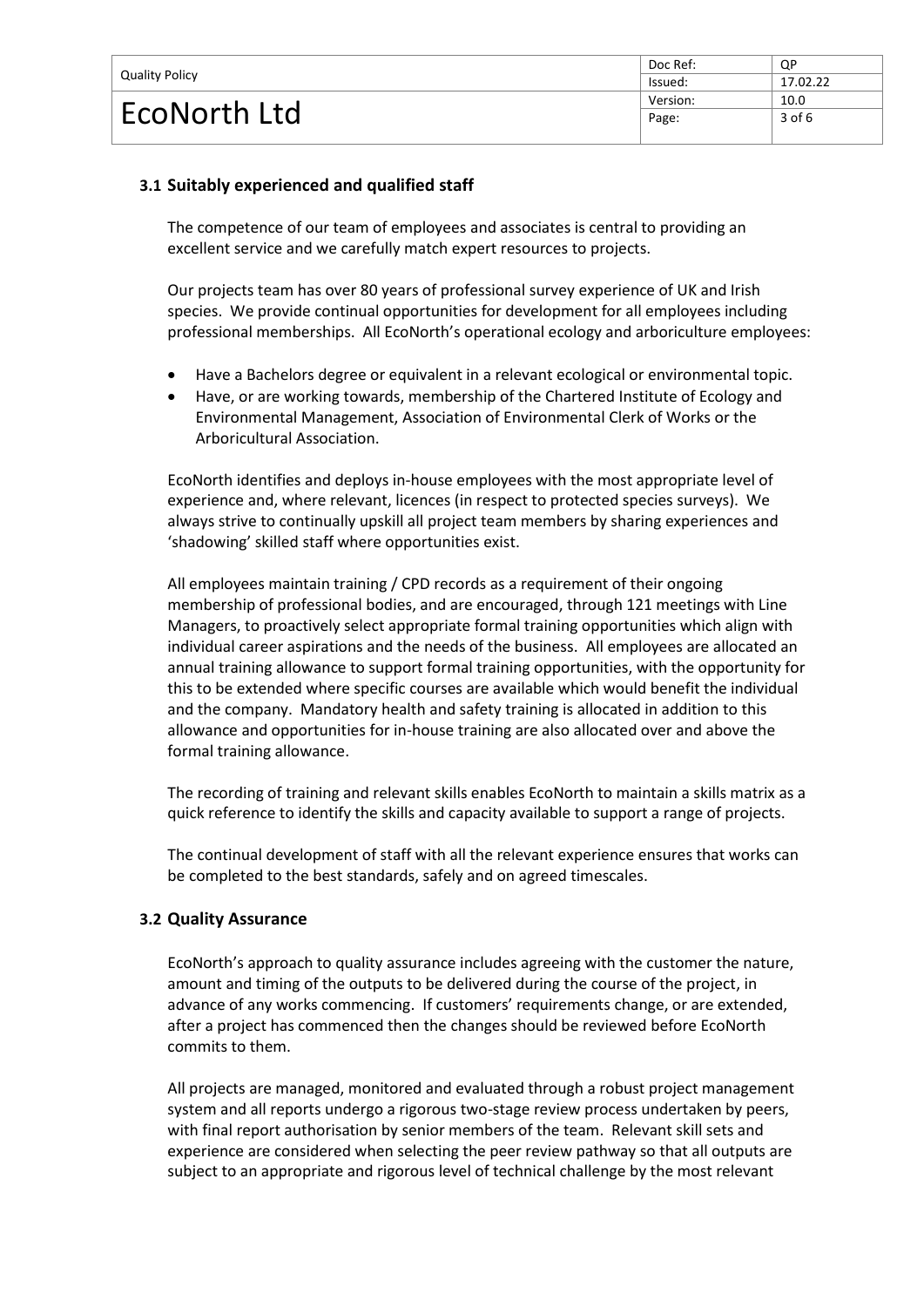| <b>Quality Policy</b><br>EcoNorth Ltd | Doc Ref: | QP       |
|---------------------------------------|----------|----------|
|                                       | Issued:  | 17.02.22 |
|                                       | Version: | 10.0     |
|                                       | Page:    | 4 of 6   |
|                                       |          |          |

senior specialists. Furthermore, all project plans, quotations, risk assessments and method statements are subject to at least one level of peer review prior to submission or implementation. Weekly team meetings designed specifically to discuss projects and an internal training programme ensure that we continuously disseminate lessons learned and adopt best practice.

#### **3.3 Materials and PPE**

EcoNorth, in our role as Ecologists, supplies materials to a limited extent. Where this occurs, EcoNorth will apply the following standards where applicable.

- All PPE and other materials procured will include relevant Construction Products Regulations (CE Marking).
- All PPE and other materials procured will be in accordance with all relevant British and European standards; the exact requirement will be reviewed and stipulated on a case by case basis.
- All procurement will seek to be in accordance with EcoNorth's Ethical and Environmental Procurement Policy.

#### **3.4 Subcontractor/supplier selection and control**

EcoNorth takes a rigorous approach to the selection and control of subcontractors and suppliers.

All subcontractors are required to complete a registration and assessment process in order to be considered for selection.

In many cases, EcoNorth's subcontractors, following approval, work under the direct and permanent supervision of EcoNorth at all times and the delivery of services and operational procedures are completed in line with EcoNorth's requirements, as overseen by EcoNorth staff.

New and existing subcontractors are required to attend annual training events for specific survey types which are designed to establish consistency in the application of survey methods. Inexperienced surveyors are required to 'shadow' skilled staff to develop survey skills to EcoNorth's required standard.

All specialist subcontractors who are not operating under the direct control of EcoNorth are required to develop risk assessments and works method statements which are subject to EcoNorth's review and approval prior to works commencing. Some operations require specialist licences (for protected species surveys) or other qualifications. Where this is the case, EcoNorth requests and maintains copies of relevant documentation in advance of works being progressed.

In circumstances where specialist suppliers provide their own equipment, EcoNorth requires that such equipment is tested or calibrated and certified in accordance with relevant regulations (eg LOLER regulations).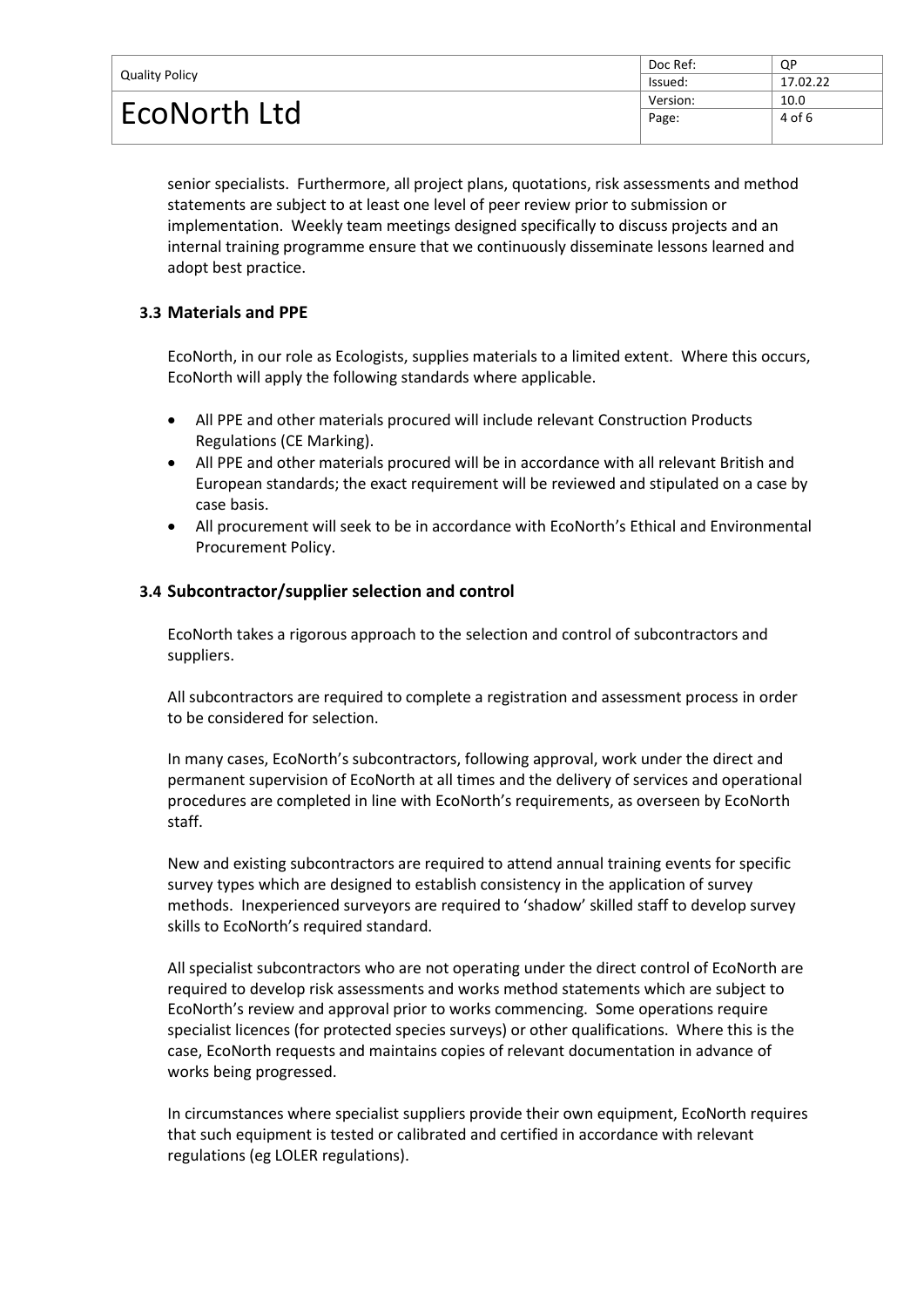| <b>Quality Policy</b> | Doc Ref: | QP       |
|-----------------------|----------|----------|
|                       | lssued:  | 17.02.22 |
| EcoNorth Ltd          | Version: | 10.0     |
|                       | Page:    | 5 of 6   |
|                       |          |          |

Specialist subcontractors are also required to provide evidence of their operational quality procedures in accordance with the requirement of subcontractor assessment.

Where direct supervision of subcontractors is not possible, EcoNorth subjects subcontractors to site monitoring audits of work in the same manner as we do for in-house employees. Where necessary, corrective measures are fed back to subcontractors prior to works progressing further.

EcoNorth undertakes robust due diligence checks of suppliers prior to engagement. Once they become trusted partners, they are added to our preferred supplier list which is periodically reviewed. Suppliers' performance is monitored and reviewed quarterly at Senior Management Meetings.

#### **3.5 Focus on customer requirements**

EcoNorth is focused on determining customer's needs and expectations in order to deliver the required services to the agreed timeline and budget, leading to high quality customer experiences and satisfaction. This in turn enables the team to build constructive relationships with our customers and become a trusted partner in their current and future projects. Customer satisfaction feedback is collected, reviewed and shared with the team.

For further details, please refer to EcoNorth's Customer Service Policy.

#### **4. Compliance with the latest guidelines and regulations**

EcoNorth is committed to compliance with the latest guidelines and regulations applicable to the provision of our services and to our core, management and support systems and processes.

The delivery of ecological surveys and assessments takes into account standard guidance, as set out by a range of lead bodies including (but not being limited to) the following organisations:

- Chartered Institute of Ecology and Environmental Management.
- The Arboricultural Association.
- The Association of Ecological and Environmental Clerk of Works.
- Natural England.
- Scottish Natural Heritage (now Nature Scot).
- Natural Resources Wales.
- The Environment Agency.
- Scottish Environmental Protection Agency.
- National Parks and Wildlife Service (Republic of Ireland).
- **Bat Conservation Trust.**
- British Standards Institute.

Updates to changes in guidance and legislation, including relevant case law, are communicated throughout the team, typically by Senior Managers. However, all employees are encouraged to share updates about changes or imminent changes to guidance or legislation. EcoNorth maintains a Legislation Register (ref: QF.11) and holds a library with all relevant guidance which all employees can access. Relevant changes are communicated through updated links to our